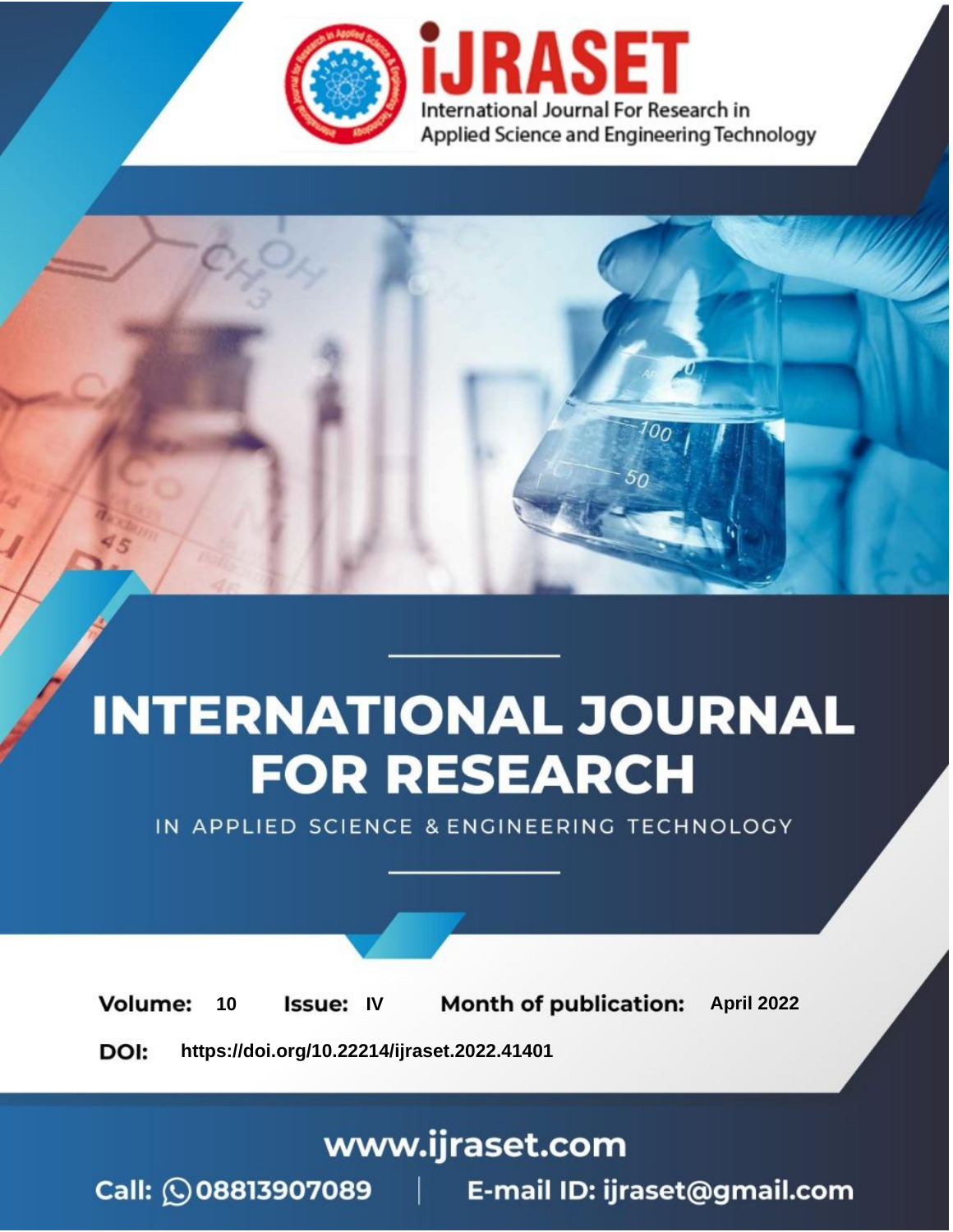### **A Research paper on Auto Controlling Irrigation System Using Arduino UNO**

Joji Mitto K  $S^1$ , Dr. Preeti Savant<sup>2</sup>

*1, 2Department of Computer Application, Jain Knowledge Campus, Bangalore, Jain University, Bangalore, India*

*Abstract: The rise in population has resulted in food and water shortages in the modern period. So, in order to avoid this situation, we must promote agriculture. Water loss, on the other hand, is more typical in this sector, with irrigate logging happening as irrigation is utilized to water agricultural crops. As a result, an automated plant irrigation system for adequate water delivery in the fields must be created. This article discusses a fully automated irrigation system that monitors soil moisture content and determines whether or not irrigation is necessary, as well as how much water the land requires. The Arduino UNO microcontroller is used in this setup. It has been programmed to monitor the soil's moisture content over time. When the moisture content falls below a specified threshold, it will start supplying the required amount of water until the threshold is attained. As a consequence, when the soil is dry, the pump will automatically water the fields; when the soil is moist, the pump will switch off, decreasing the need for personnel and saving time.*

*Keywords: Arduino UNO, Irrigation, Moisture.*

#### **I. INTRODUCTION**

#### *A. Overview*

The most serious problem in contemporary times is a major setback in the agriculture industry. Material or financial losses are the most common types of losses in agriculture, and the majority of them are

Related to crop health and quality. If the crops are discovered at range, it may result in a loss. So, in order to manage this, we need to ensure that the crops are protected. This is nearly hard for a farmer with big fields to watch and maintain on a consistent Basis. This, however, is currently handled manually. However, because people currently favour basic employment, there is a manpower crisis. As a result, automation will become a crucial component of the future. The most common reason of crops that aren't doing well is excessive irrigation. As a result, this is the area that requires technological upgrades. Farmers will reap enormous benefits from automation. Farmers will benefit from the automated plant watering system since it will make their jobs easier and keep their lands moist. Most farmers throughout the world struggle to keep their crops moist, but they are powerless to do so. Farmers are experiencing a lot of difficulties these days, and their lives are becoming increasingly difficult. Politicians are unconcerned about them as well. They are looking for persons or firms who can assist them in their professions

#### *B. Aim of The Project*

The goal of the research is to use sensors to detect soil dryness and deliver water to the plants as needed. This project makes it simple to care the plants. We are monitoring soil moisture and the requirement for irrigation in this project.

#### *C. Review of Related Works*

- *1) Wireless Sensor Network with GPRS Module:* During 2014, a system that employed Zigbee technology to establish a distributed wireless network of soil moisture and temperature sensors was developed. In addition, a gateway device processed sensor data, operated actuators, and sent data to the web application. Solar panels powered the system, which also contained a duplex communication link. [1] The system was designed with agricultural methods in mind.
- *2) GSM Activated System:* The system is constructed using GSM technology in such a manner that, in addition to basic features, it allows the user to operate the system via SMS. The user replies to the system by sending ON/OFF messages. The user has primary control. It's a semi-automated system [2].
- *3) Mobile Application:* For the senior, a smartphone app has been developed. The analogue sensor, database, and android application are all connected using Arduino. The MySQL database is utilised, and PHP connects Arduino to the database. To transfer data to the PHP server, you must utilise the HTTP protocol [3]. The system facilitates effective system monitoring and control.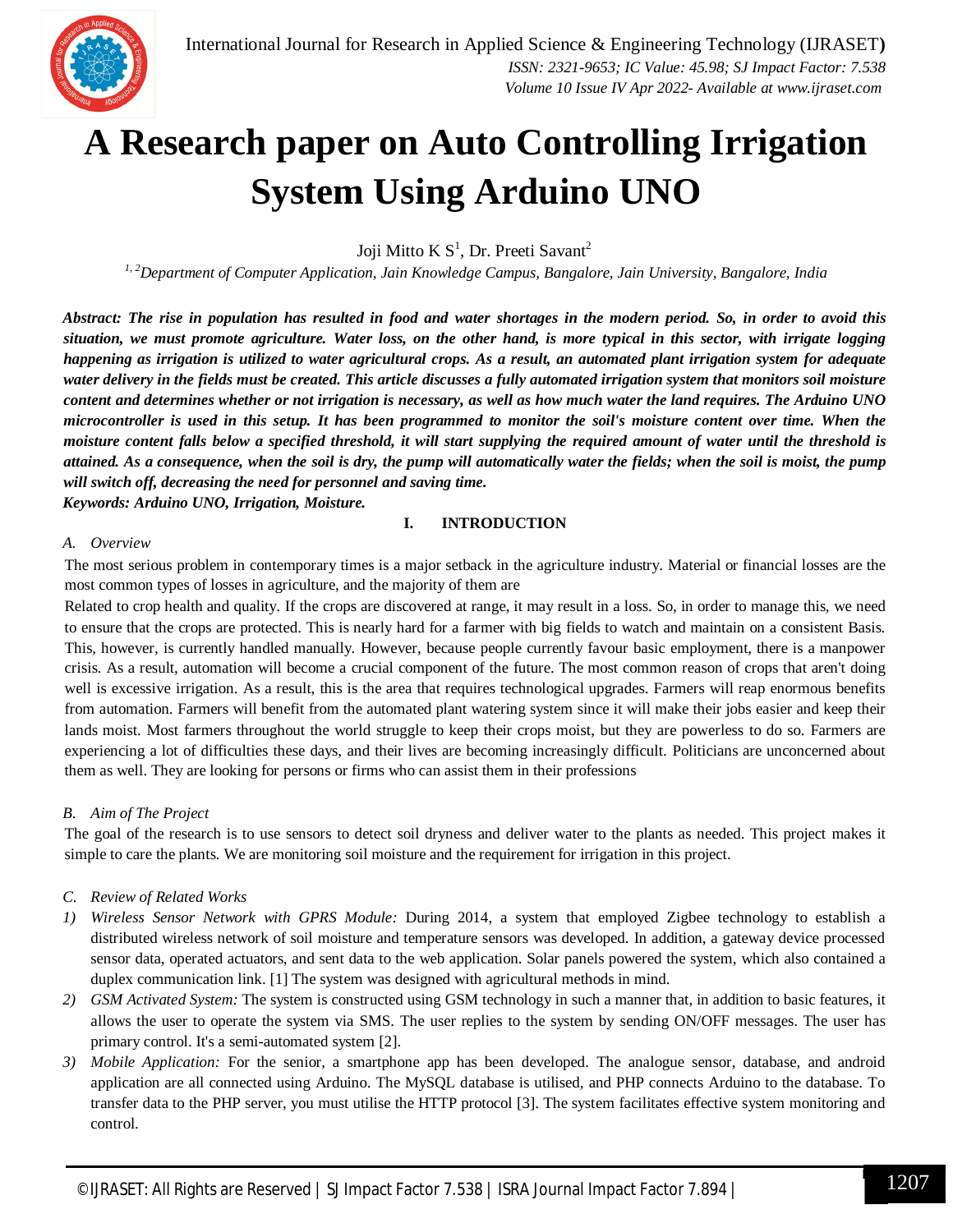

#### International Journal for Research in Applied Science & Engineering Technology (IJRASET**)**  *ISSN: 2321-9653; IC Value: 45.98; SJ Impact Factor: 7.538*

 *Volume 10 Issue IV Apr 2022- Available at www.ijraset.com*

*4) Automation along with Web Application:* Drasti and her colleagues described a prototype that used an ATmega328 microcontroller in 2016. Moisture sensor and motor/pump are the two working components. If the moisture content goes below a certain threshold, the plant receives the necessary quantity of water. The microcontroller is set to provide water twice a day. In this method, the user is alerted by a buzzer. As a result, scalable, supporting technology [4] has emerged. Data is saved in Arduino IDE software and concurrently delivered to a web browser over Ethernet in another existing work [5]. To regulate water flow for hectored, sprinkler, or drip segment irrigation, a wireless sensor network with an integrated DTMF (Dual Tone Multiple Frequency) signalling mechanism is employed. [6].

#### *D. Proposed System*

This project is used to identify water scarcity in soil only based on data supplied by sensors. The most notable benefit of this Automated Irrigation System is that water is only delivered when soil moisture falls below a pre-set threshold value. This technique might be employed in roof gardens in densely populated places where land is scarce and rooftop gardening appears to be the only realistic choice. These technologies can manage the lawns of residences, decreasing the need for human supervision.

The following purposes will be served by the automated irrigation system:

- *1)* A lot of water is saved from being squandered since there is no unplanned water consumption.
- *2)* Irrigation is only utilised when the soil is dry, and sensors decide if the pump should be turned on or off. Farmers will save a significant amount of time as a result of this. Farmers will be able to get some much-needed rest now that they will no longer have to turn the pump on and off manually.

#### **II. PROBLEM STATEMENT**

The goal of this "Automated Plant Irrigation System" project is to build an automated irrigation mechanism that detects the dampness/moisture content of the ground and turns the pumping motor ON and OFF. In the farming business, the utilization of appropriate irrigation technologies is crucial. The benefit of employing these systems is that they reduce human intervention while yet assuring appropriate irrigation.

There are three steps to the suggested model: The first step is to determine the moisture content of the ground. The second stage is to determine if it is dry or moist. The final and third level is motor control. To build an automated irrigation system that detects the earth's dampness/moisture content and controls the pumping motor on and off. The benefit of employing these systems is that they minimize human intervention while yet assuring appropriate irrigation.

#### **III. RESEARCH AREA AND DISCUSSION**

Farmers in agricultural subjects were unable to utilize their expensive and complex irrigation equipment on their fields. As a result, spreading the low-cost, simpler irrigation system is crucial for improving farmers' livelihoods [7]. The writers of the works listed above examine characteristics like as temperature, humidity, and moisture of soil at a specific region to manage the flow of water. This knowledge is insufficient to accurately estimate the state of a field [8]. As a result, it advocates for the installation of numerous such sensors to continually reflect the status of the soil. [9] WSN may be used to assess the soil's condition. Costly Wi-Fi equipment, such as GSM and GPS, should be avoided, and low-cost ZigBee-based devices should be utilised instead to keep the system's overall cost low. The novel device may be powered by a battery backup in distant areas such as farmland [10]. Lowenergy microcontrollers, sensors, and wireless working devices will be used to extend battery life. In harsh situations, it is also vital for battery-powered devices to remain in power-down mode. Climate change may also be addressed in order to improve water management and reduce agricultural water demand.

#### **IV. MATERIALS AND METHODS**

#### *A. Arduino UNO*

The Arduino Uno microcontroller board employs the ATmega328P CPU. There are 14 digital I/O pins (six of which are PWM outputs), six analogue inputs, a 16 MHz quartz crystal, a USB connection, a power connector, an ICSP header, and a reset button on the board. Everything you need to get started with the microcontroller is included; simply connect it to a computer via USB or power it with an AC-to-DC converter or battery. You may fiddle with your UNO without worrying about making a mistake; if something goes wrong, you can replace the chip for a little fee and start over.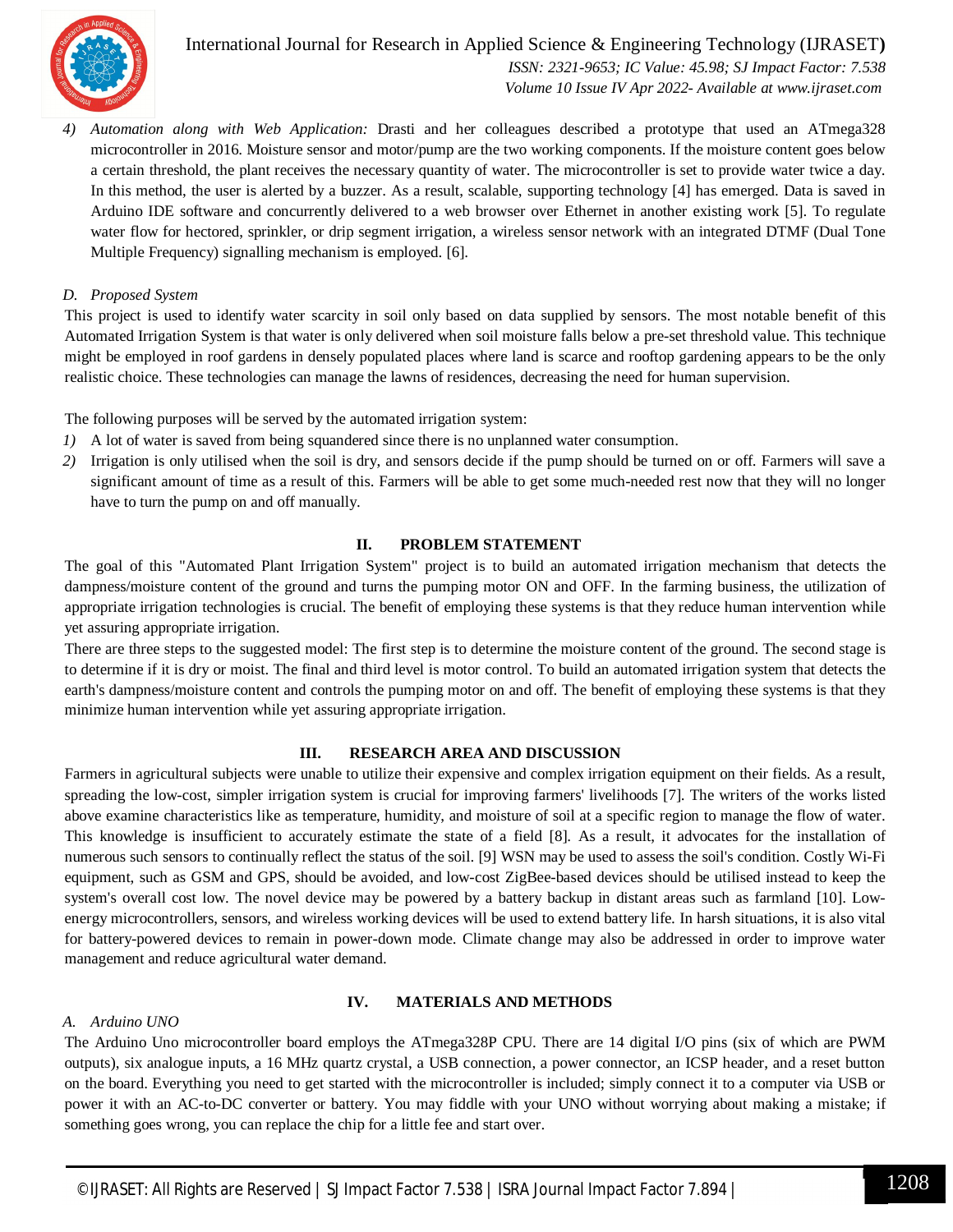

#### International Journal for Research in Applied Science & Engineering Technology (IJRASET**)**  *ISSN: 2321-9653; IC Value: 45.98; SJ Impact Factor: 7.538 Volume 10 Issue IV Apr 2022- Available at www.ijraset.com*

#### *B. Soil Moisture Sensor*

Soil moisture is difficult to define since different fields use different terminologies to describe it. For example, a farmer's perception of soil moisture differs from that of a water resource manager or a meteorologist. Soil moisture, on the other hand, is the water that is held between soil particles. Topsoil moisture refers to the water present in the top 10 centimetres of soil, whereas root zone soil moisture refers to the water present in the top 200 centimetres of soil. A soil moisture sensor was used to measure the spores' water content. Soil moisture sensors feature two probes that are responsible for current flow inside the soil and, as a result, aid in detecting resistance values for monitoring spore moisture levels. It is common landscaping practise to supplement rainfall with the use of an irrigation system to keep plants looking their best. Many systems are self-contained: the more complex ones are linked to a climate-based electronic controller and function when weather and evapotranspiration data dictate; the better ones work on a predetermined schedule and are just connected to a clock. Either strategy may demand more water than is necessary to keep the landscape healthy. Agricultural managers have traditionally relied on soil moisture readings to provide a clear picture of when and how much to water their crops.

#### *C. Relay Module*

Relay is an electromechanical switch that's controlled by a comparatively bit of current. A little amount of electrical current is also used to manage the switching activity of large electrical phenomena operating devices. High voltages and currents cannot be controlled by the Arduino.

#### *D. DC Motor*

A direct current (DC) motor is an electrical mechanism that converts voltage into energy. DC motors transform electricity into mechanical rotation by utilising electrical energy. DC motors use magnetic fields produced by electrical currents to power the movement of a rotor positioned within the output shaft. Because of the motor's architecture, the output torque and speed are still governed by the electrical input.

#### *E. Water Pump*

To pump water, this project will use a 12-volt submersible pump with an 18-watt motor that may raise water up to 1.7 metres. For best results, this pump should only be used while entirely submerged in water; nevertheless, we must retain water within the bucket since if the pump is employed without water, it'll be broken.

#### *F. Resistor*

A resistor is a passive electrical component that provides resistance to the flow of electricity. They are present in almost all electrical networks and electronic circuits. Resistance is measured in ohms. When a current of one ampere flows through a resistor with a voltage difference of one volt between its terminals, the resistance is measured in ohms. The current is determined by the voltage at the terminal ends. A breadboard may be a circuit card that's wont to prototype electronics projects. For best results, use the 10-k resistor with the sunshine dependent resistor during this project.

#### *G. Breadboard*

A breadboard is a surface - mount device used to develop circuits and evaluate circuit designs on a temporary basis. The majority of electrical components in electronic circuits will be linked by inserting their leads or terminals into the holes and connecting them with wires as needed. Metal strips go beneath the breadboard, connecting the holes on the top of the board. A breadboard is a lowcost and simple-to-use piece of hardware for connecting electrical circuits. Breadboards acquire their name from their resemblance to cutting boards for unsliced bread.

#### *H. Jumper Wires*

Jumper wires are basic cables with connector pins on both ends that are used to link two locations without the need of solder. Jumper wires are frequently used with breadboards and other prototyping tools to allow for rapid circuit adjustments. Despite the fact that jumper wires exist in a variety of colour's, the colours have no meaning. This implies that a red jumper wire is equivalent to a black jumper wire. Colours, on the other hand, are used to distinguish between different sorts of connections, such as ground and electricity. In this project, two types of jumper wires were used: male to male and female to male.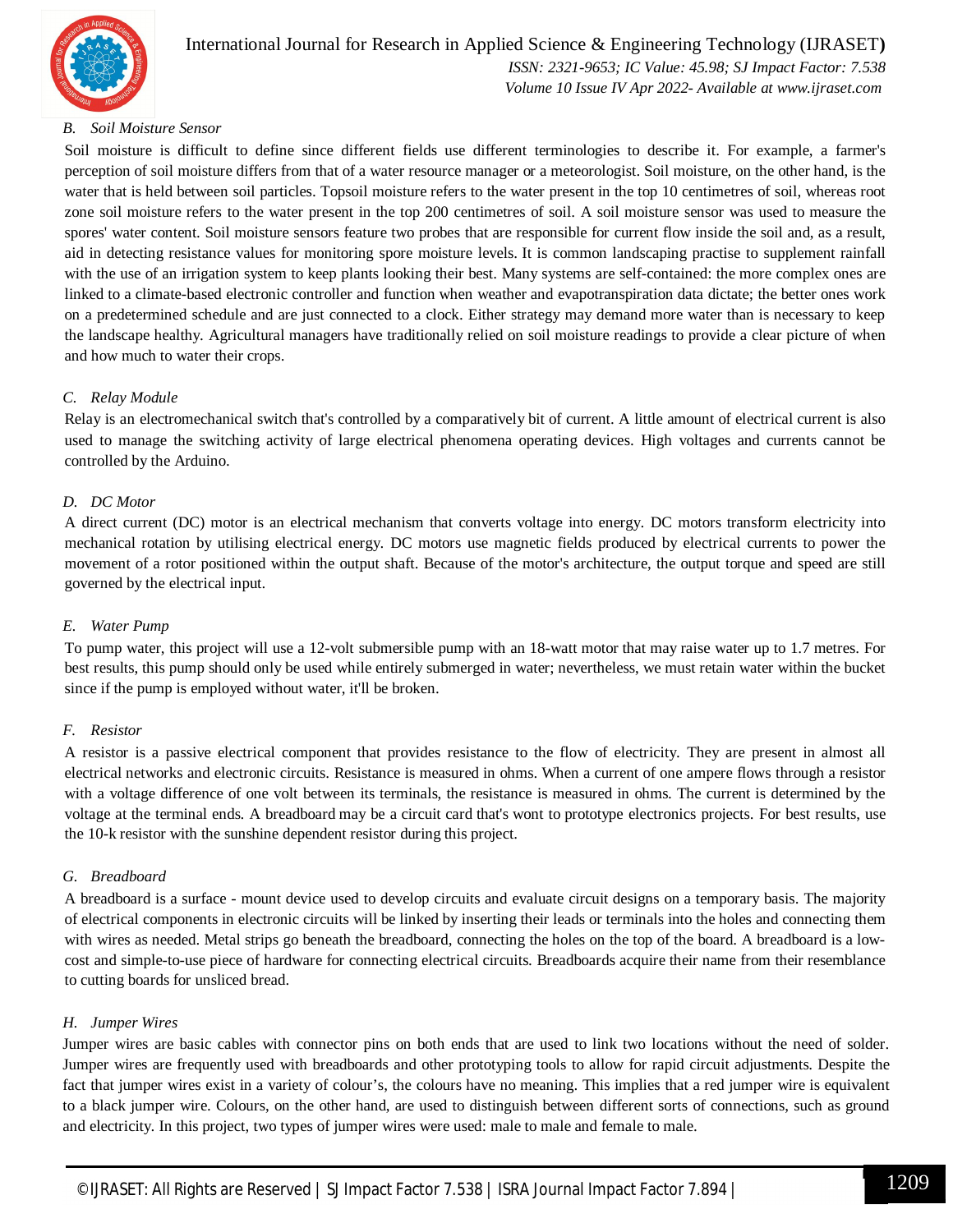

#### International Journal for Research in Applied Science & Engineering Technology (IJRASET**)**  *ISSN: 2321-9653; IC Value: 45.98; SJ Impact Factor: 7.538*

 *Volume 10 Issue IV Apr 2022- Available at www.ijraset.com*

#### *I. Power Supply*

A device that supplies electric power component that enables electricity to a load. A power supply's primary function is to convert electric current from a source to the proper voltage, current, and frequency to power the load. As a result, power supplies are sometimes known as electric power converters. Some power supplies are stand-alone units, while others are integrated into the load appliances they power. Power supply seen in desktop computers and consumer electronics devices are examples of the latter. Other roles of power supplies include regulating the current consumed by the load to safe levels, switching off the current in the case of an electrical malfunction, and power conditioning to reduce electronic noise or voltage spikes on the input from reaching the load, power-factor adjustment, and energy storage so that the load may continue to be powered in the case of a brief interruption in the source power.

#### **V. SYSTEM DESIGN & ARCHITECTURE**

- *1)* This system discusses an automated irrigation system that can provide water to crops as needed and alter the quantity of water provided based on soil moisture content. The sensors measure moisture content by sending an electrical current through the soil and measuring the output resistance. Because water conducts electricity, the output resistance determines the amount of water present in the soil. When the resistance increases, it shows that the moisture content of the soil has reduced.
- *2)* The system's main control system is an Arduino Uno microcontroller. The Arduino is linked to a 4 module, 5V relay. The two solenoid valves and the pump are controlled by this relay. The Arduino is also linked to the soil moisture sensor. The solenoids are supplied with water via a pump that takes water from a reservoir
- *3)* The Arduino receives power from a 5V DC power bank. The relay and the soil moisture sensor both use the Arduino board's 5V DC pass through
- *4)* The system is based on the sensing and actuation concept. The soil moisture sensor, which is coupled to a microcontroller, is used to measure moisture in the soil. After detecting, the sensor offers the moisture content of the soil in that segment. If the percentage goes below 20%, the Arduino sends a signal to the relay, which activates the pump. When water is required, the pump is linked to a solenoid valve, which sends the water to the required area.



Fig: 4.1 – Block Diagram of Automated Plant Irrigation System.

#### *A. The Procedure for Implementing a Framework*

The board in concern is an Arduino UNO. The application can be built from a PC or laptop prior to use. The software is ready to use once it has been compiled.

- *1) Step 1:* Install the Arduino UNO board, relay module, power supply, and moisture sensor on the board.
- *2) Step 2:* Next, connect all of the relay's and Arduino UNO board's pins.
- *3) Step 3:* To monitor the plant's water content, a moisture sensor is also added to the UNO board.
- *4) Step 4:* In this phase, the motor is connected to the relay.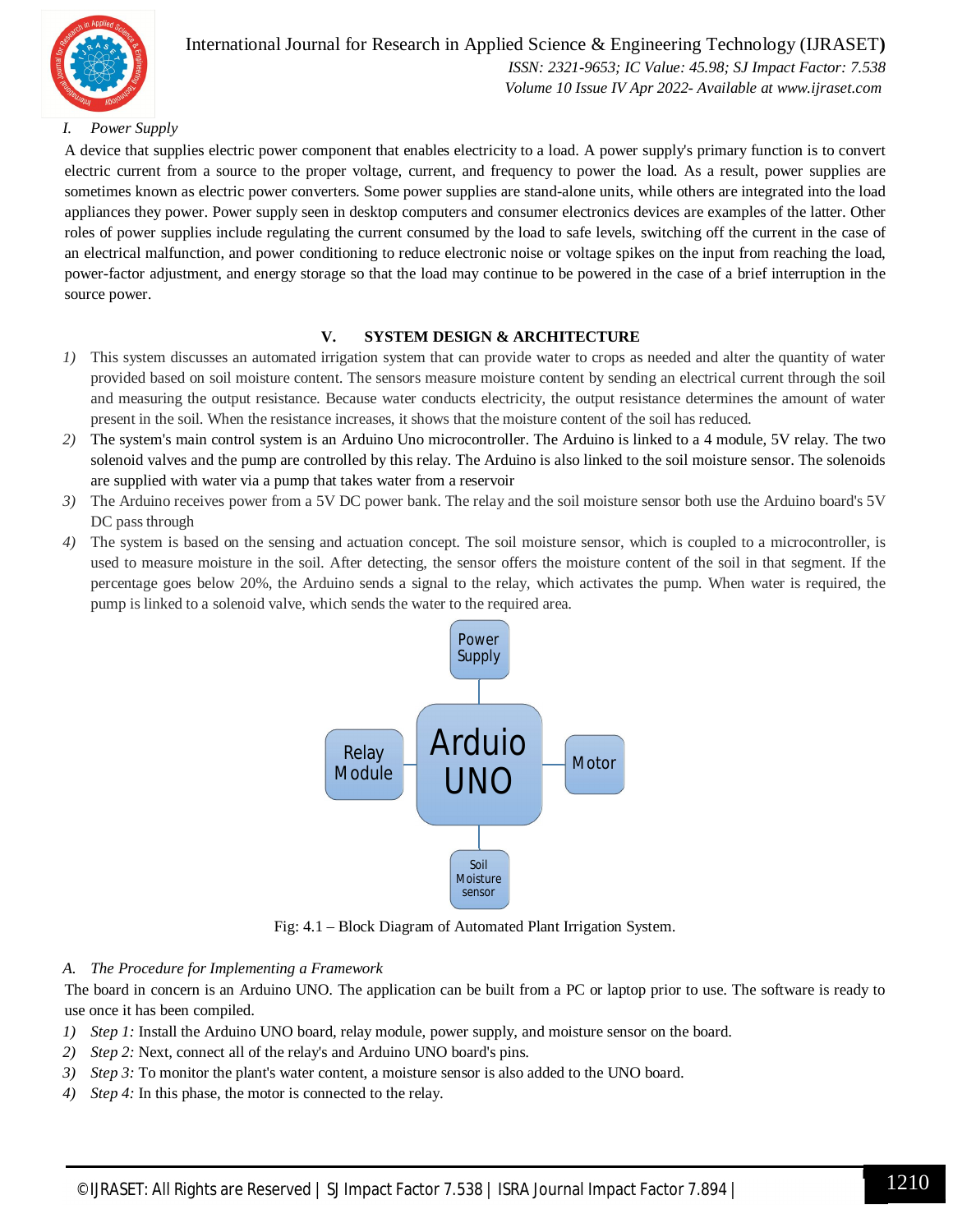

International Journal for Research in Applied Science & Engineering Technology (IJRASET**)**

 *ISSN: 2321-9653; IC Value: 45.98; SJ Impact Factor: 7.538 Volume 10 Issue IV Apr 2022- Available at www.ijraset.com*



Fig: 4.2 – Automated Plant Irrigation System

#### **VI. ADVANTAGES OF AUTOMATED PLANT IRRIGATION CONTROL**

#### *A. Prevents Disease and Weeds.*

Drip irrigation systems, as opposed to showering the entire garden like a conventional deluge, send water to each plant's root ball. As a result, nearby weed seeds will not germinate, requiring less weeding. Standing droplets on the leaves produce leaf diseases, which are prevented by water at the roots. Blight diseases have no chance of spreading because the water does not come into contact with the leaves or flowers.

#### *B. Saves Water and Time.*

Mostly in beginning, watering by hand with a hose or a watering can takes a long time. Evening watering procedures take time away from family and work. Drip and sprinkler are both effective. Irrigation systems contain timers that may be set to water on a daily or weekly basis, allowing you to save time and money. There's no need to keep an eye on the watering because the timer cuts it off when it's done.

Has been completed. If your irrigation system is working properly, your water cost should be reduced.

#### *C. Maintains soil structure and nutrients.*

Irrigation with a fully open garden hose may cause the soil to absorb an excessive amount of water. As a result, nutrients leach off with the water runoff, making less nutrients available to the plants. When you irrigate with a hose, the earth may become compacted as well. With stifling, compacted soil, plants may exhibit indications of wilting or root disease. Smaller droplets are produced by drip or sprinkler watering, which helps to maintain nutrients and reduce soil compaction.

#### *D. Gardening Flexibility.*

You'll like to be able to work in the garden while the plants are being watered if you have a busy schedule. You can plant and trim in one garden patch while another is being watered.

#### *E. Low Cost and Maintenance.*

The System implementation is very low and also it is cheap for maintenance so this system is well-suited for farmers.

#### **VII. CONCLUSION**

Although it appears to be more demanding and difficult, there are a range of different options, such as the so-called "Internet of Plants," which consists of complicated linkages of plants of related types. Using a large number of sensors is also an experimental endeavour, but there are many more experimental and challenge-like notions, such as using solar power or a timer to set up an irrigation system and so on. Regardless of how it was built, there is little doubt that this system may be quite useful in a variety of situations. Tackling a wide range of issues, from seemingly innocuous issues to those that are among the most critical and detrimental to the human population. Using this approach, it is feasible to regulate the amount of water emitted from the process of watering the plant. This system automation is meant to assist farmers, Terrace-farming and small Vegetation farms. Although it has the potential to benefit mankind as a whole, agriculturists, craftspeople, and botanists may profit the most from it.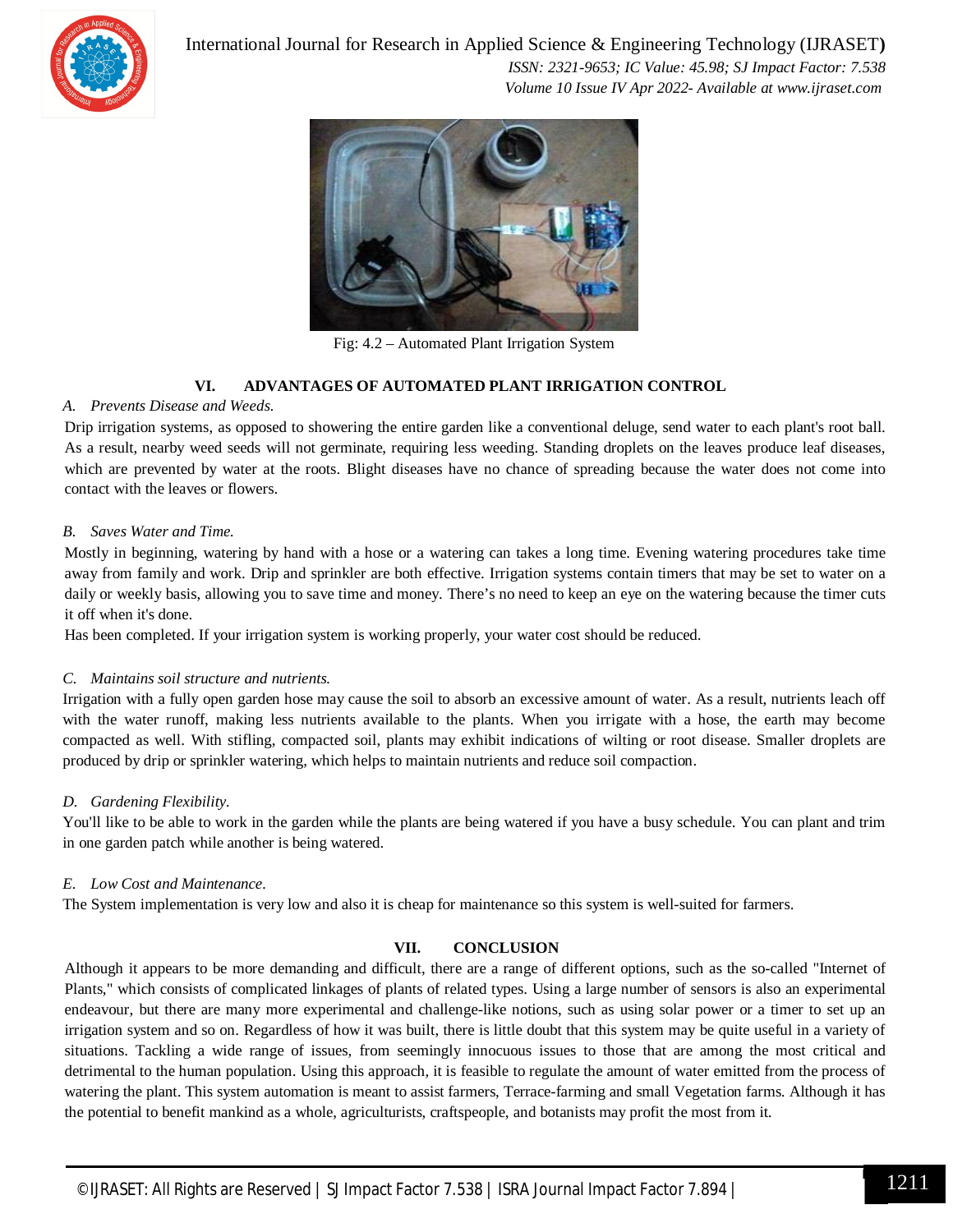International Journal for Research in Applied Science & Engineering Technology (IJRASET**)**



 *ISSN: 2321-9653; IC Value: 45.98; SJ Impact Factor: 7.538*

 *Volume 10 Issue IV Apr 2022- Available at www.ijraset.com*

#### **REFERENCES**

- [1] Bishnu Deo Kumar, Prachi Srivatsa, Reetika Agarwal and Vanya Tiwari, ''Microcontroller Based Automatic Plant Irrigation System" published in the International Research Journal of Engineering and Technology (IRJET). Volume:04 Issue:05 based totally Automatic Irrigation System with Moisture Sensors", International Conference on Science and Engineering, 2011, pp. Ninety four-ninety six
- [2] M R, Kiran Gowd and Mahin, Sarah and K L, Narmada and B I, Mohammed Adnan and S, Dr. Sridhar, Automatic Irrigation System Using Soil Moisture Sensor (August 8, 2020). Institute of Scholars (InSc), 2020.
- [3] Pavithra D. S, M.S. Srinath, ''GSM based totally Automatic Irrigation Control System for Efficient Use of Resources and Crop Planning with the aid of Using an Android Mobile", IOSR Journal
- [4] Karan Kansara, Vishal Zaveri, Shreyans Shah,SandipDelwadkar and KaushalJani,"Sensor primarily based Automated Irrigation System with IOT", International Journal of Computer Science and Information Technology Vol. 6, Issue 6, 2015.
- [5] Joaquin Gutierrez, Juan Francisco Villa-Medina, and Alejandra Nieto-Garibay, Miguel Angel PortaGandara, "Automated Irrigation System Using a Wireless Sensor Network and GPRS Module", IEEE Transaction on Instrumentation and Measurement,2013.
- [6] VandanaDubey, NileshDubey and ShaileshsinghChouchan, "Wireless Sensor Network based totally Remote Irrigation Control System and Automation using DTMF Code", IEEE Transcation on Communication Systems and Network Technologies, July 2013.
- [7] G.Nisha and J.Megala, "Wireless Sensor Network Based Automated Irrigation and Crop Field", Sixth International Conference on Advanced Computing ICoAC, 2014.
- [8] Agrawal, N., & Singhal, S. (2015). Smart drip irrigation system using raspberry pi and arduino. International Conference on Computing, Communication & Automation, 928–932.
- [9] Devika, S. V, Khamuruddeen, S., Khamurunnisa, S., Thota, J., & Shaik, K. (2014). Arduino Based Automatic Plant Watering System. International Journal of Advanced Research in Computer Science and Software Engineering, 4(10), 449–456 Flörke, M., Kynast, E., Bärlund, I., Eisner, S., Wimmer, F., & Alcamo, J. (2013). Domestic and industrial water uses of the past 60 years as a mirror of socio-economic development: A global simulation study. Global Environmental Change, 23(1), 144–156.
- [10] Kumar Sahu, C., & Behera, P. (2015). A low cost smart irrigation control system. In 2nd International Conference on Electronics and Communication Systems, ICECS 2015 (pp. 1146–1151).